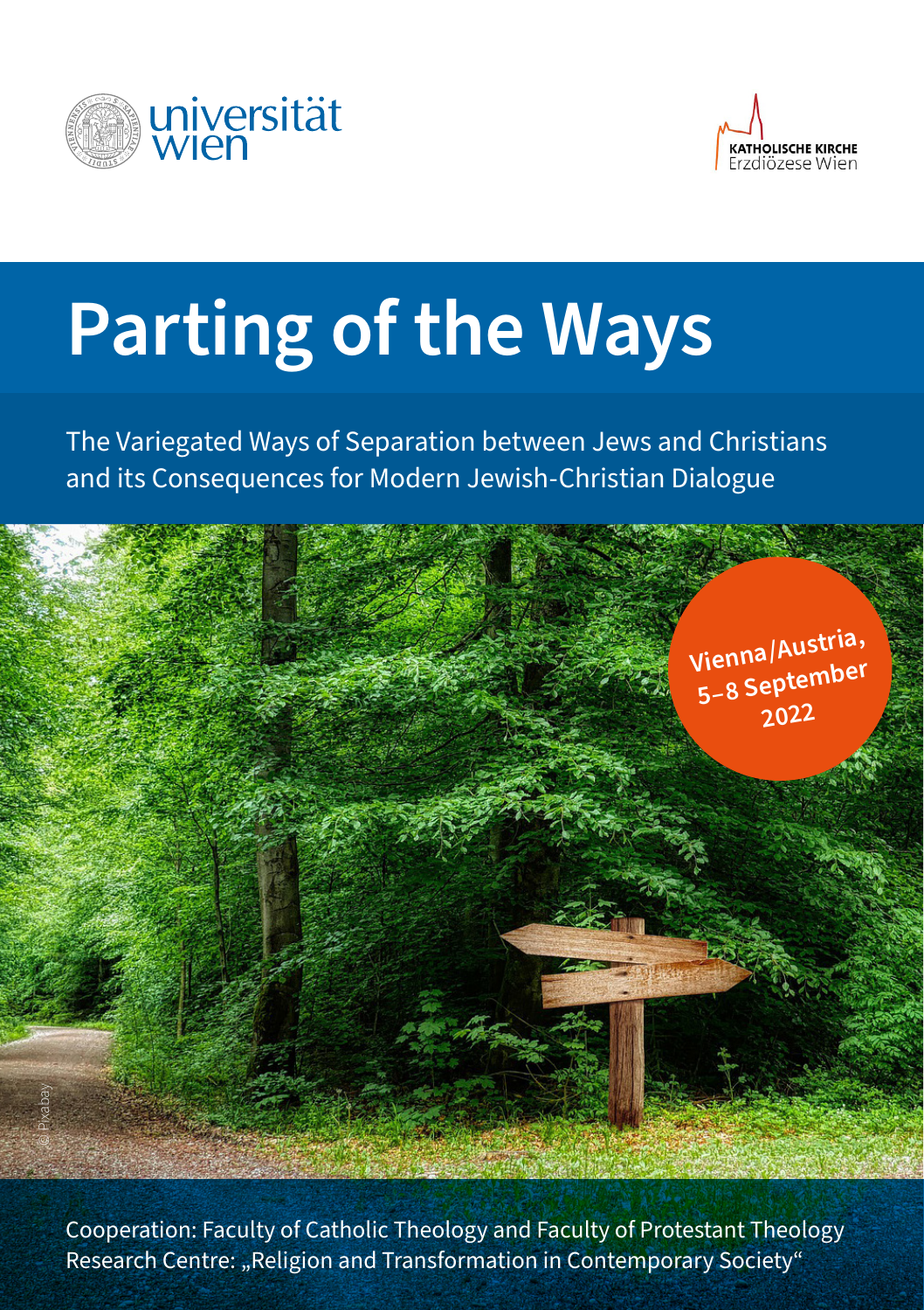## **Programme**

#### **Monday, 5 September 2022**

**14:00–14:30 Coffee and Welcome**

#### **State of Research**

- **14:30–15:00** Annette Yoshiko-Reed (New York): *From Parted Ways to the Forgetting of a Common Past*
- **15:00–15:15** Discussion of the paper

### **Jewish Identity and the Parting of the Ways**

| 15:15-15:45<br>15:45-16:00 | Marianne Grohmann (Wien): Group Identities in Ezra and Nehemiah<br>Discussion of the paper                                                        |
|----------------------------|---------------------------------------------------------------------------------------------------------------------------------------------------|
| 16:00-16:30                | <b>Coffee Break</b>                                                                                                                               |
| 16:30-17:00                | Karin Zetterholm (Lund): Jesus-Oriented Groups and the Emergence<br>of a Rabbinic Jewish Identity                                                 |
| 17:00-17:15                | Discussion of the paper                                                                                                                           |
| 17:15-17:45                | Günter Stemberger (Vienna): Continued Contacts between Jews and<br>Christians: Knowledge of Rabbinic Traditions in Christian Texts and Vice Versa |
| 17:45-18:00                | Discussion of the paper                                                                                                                           |
| 18:30                      | <b>Dinner</b>                                                                                                                                     |

#### **Tuesday, 6 September 2022**

#### **Paul**

| $9:00 - 9:30$              | Markus Tiwald (Vienna): The 'Works of the Law': The Transformation of<br>Jewish Identity Markers and the Parting of the Ways                                                                                                      |
|----------------------------|-----------------------------------------------------------------------------------------------------------------------------------------------------------------------------------------------------------------------------------|
| $9:30 - 9:45$              | Discussion of the paper                                                                                                                                                                                                           |
| $9:45 - 10:15$             | Kathy Ehrensperger (Potsdam): Identity Transformation in Christ:<br>Struggling with "Έργα νόμου' in Paul                                                                                                                          |
| 10:15-10:30                | Discussion of the paper                                                                                                                                                                                                           |
| $10:30 - 11:00$            | <b>Coffee Break</b>                                                                                                                                                                                                               |
| 11:00-11:30                | Christina Eschner (Erlangen-Nürnberg): Paul and the Galatians as "Children"<br>of Abraham. The Law as Space of Salvation in Ancient Judaism and Paul                                                                              |
| 11:30-11:45                | Discussion of the paper                                                                                                                                                                                                           |
| 12:00-14:00                | Lunch (at the conference venue)                                                                                                                                                                                                   |
| <b>The Gospels</b>         |                                                                                                                                                                                                                                   |
| 14:00-14:30<br>14:30-14:45 | Christoph Heil (Graz): The Sayings Source Q and the Parting of the Ways<br>Discussion of the paper                                                                                                                                |
| 14:45-15:15                | Matthias Konradt (Heidelberg): Matthew's Ethics and the Parting of the Ways                                                                                                                                                       |
| 15:15-15:30                | Discussion of the paper                                                                                                                                                                                                           |
| 15:30-16:00                | <b>Coffee Break</b>                                                                                                                                                                                                               |
|                            | $\frac{1}{2}$ . The contract of the contract of the contract of the contract of the contract of the contract of the contract of the contract of the contract of the contract of the contract of the contract of the contract of t |

- **16:00–16:30** Jürgen Zangenberg (Leiden): *Dogs, Demons and a Deviant Jesus. Mk 5,1-20; 7,24-37 and the "Way" that Jesus Followed*
- **16:30–16:45** Discussion of the paper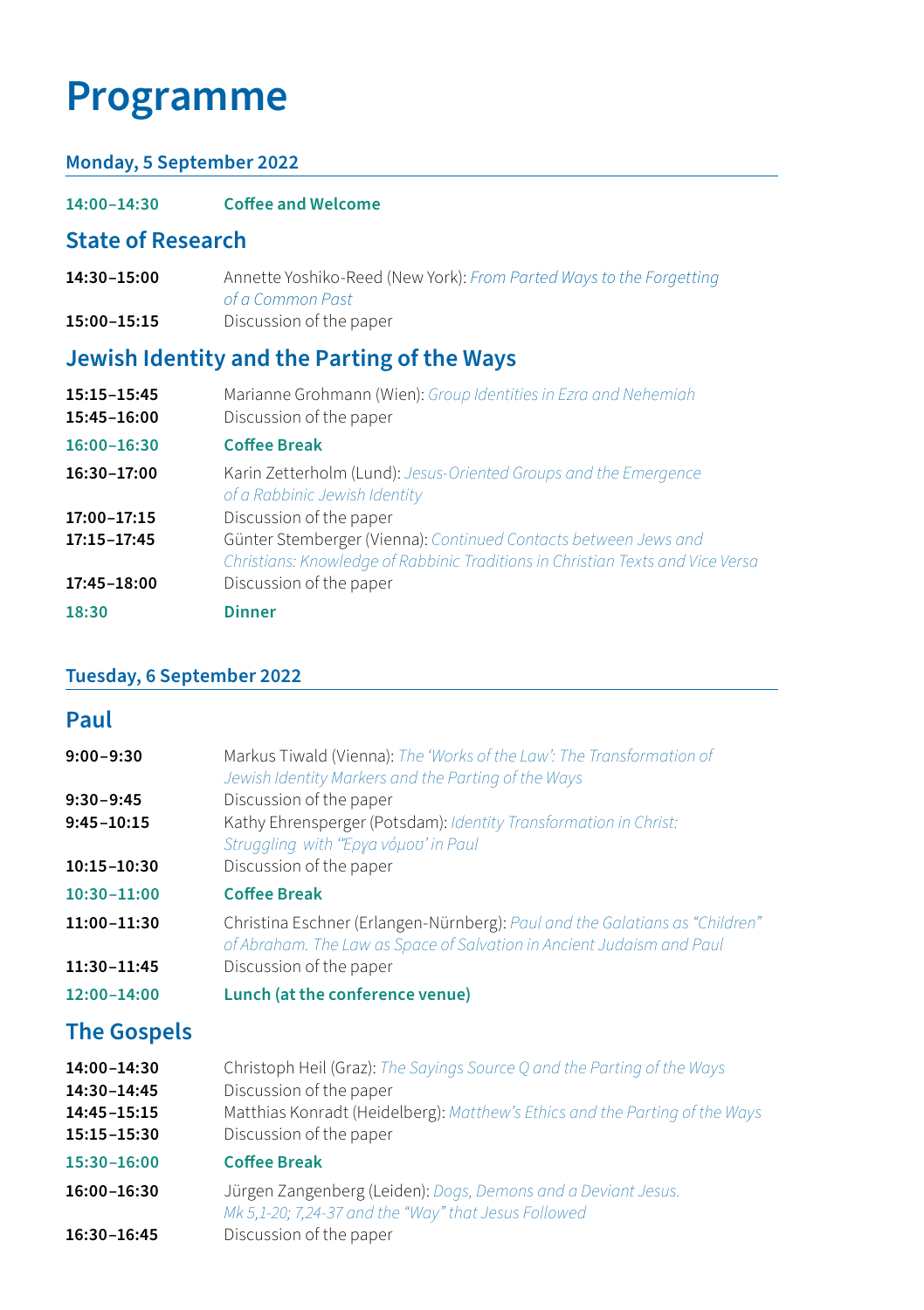| 16:45-17:15 | Stefan Schreiber (Augsburg): Finding Their Own Way in a Jewish<br>Environment: The Letters (and Gospel) of John and the Parting of the Ways |
|-------------|---------------------------------------------------------------------------------------------------------------------------------------------|
| 17:15-17:30 | Discussion of the paper                                                                                                                     |
| 18:30       | <b>Dinner</b>                                                                                                                               |

#### **Wednesday, 7 September 2022**

#### **Other Christian Literature**

| $9:00 - 9:30$<br>$9:30 - 9:45$<br>$9:45 - 10:15$ | Lutz Doering (Münster). The Didache and the Parting of the Ways<br>Discussion of the paper<br>Markus Öhler (Vienna): The Letters of Ignatius - Documentation or Creation<br>of Division? |
|--------------------------------------------------|------------------------------------------------------------------------------------------------------------------------------------------------------------------------------------------|
| 10:15-10:30                                      | Discussion of the paper                                                                                                                                                                  |
| $10:30 - 11:00$                                  | <b>Coffee Break</b>                                                                                                                                                                      |
| 11:00-11:30                                      | Hans Förster (Vienna): Translation as Transformation: Observations<br>on Semantic Differences between the Greek Text and the Vulgate of the<br><b>New Testament</b>                      |
| 11:30-11:45                                      | Discussion of the paper                                                                                                                                                                  |
| $12:00 - 14:00$                                  | Lunch (at the conference venue)                                                                                                                                                          |

#### **Late Antiquity**

| 14:00-14:30 | Jodi Magness (North Carolina): The Late Antique Synagogue at Capernaum: |
|-------------|-------------------------------------------------------------------------|
|             | Was It Really a Congregation of Minim?                                  |
| .           |                                                                         |

- **14:30–14:45** Discussion of the paper<br>**14:45–15:15** Uta Heil (Vienna): *The De*
- Uta Heil (Vienna): The Destruction of the Jerusalem Temple in Jewish-*Christian Dialogues and Disputations*
- **15:15–15:30** Discussion of the paper

#### **15:30–16:00 Coffee Break**

- **16:30–18:30** Jewish Vienna Then to Now (guided tour by Paul Mitchell in the Jewish Museum Vienna)
- **18:30 Dinner: Aleph-Aleph (traditional Jewish Restaurant, Vienna)**

#### **Thursday, 8 September 2022**

| 9:00-9:30 | Agnethe Siguans (Vienna): Jewish Scriptural Interpretation and Ritual |
|-----------|-----------------------------------------------------------------------|
|           | Practice in Origen's Homilies on Leviticus                            |
| 9:30–9:45 | Discussion of the paper                                               |

#### **Theological Perspectives**

| $9:45 - 10:15$  | Jan-Heiner Tück (Vienna): "Consubstantial with the Father":<br>Did the Council of Nicaea neglect the Jewish heritage of Christianity? |
|-----------------|---------------------------------------------------------------------------------------------------------------------------------------|
| 10:15-10:30     | Discussion of the paper                                                                                                               |
| $10:30 - 11:00$ | <b>Coffee Break</b>                                                                                                                   |
| 11:00-11:30     | Christian Danz (Vienna): Jesus the Jew and Jesus the Christ. Systematical-<br><b>Theological Considerations</b>                       |
| 11:30-11:45     | Discussion of the paper                                                                                                               |

**12:00 Farewell Lunch (at the conference venue)**